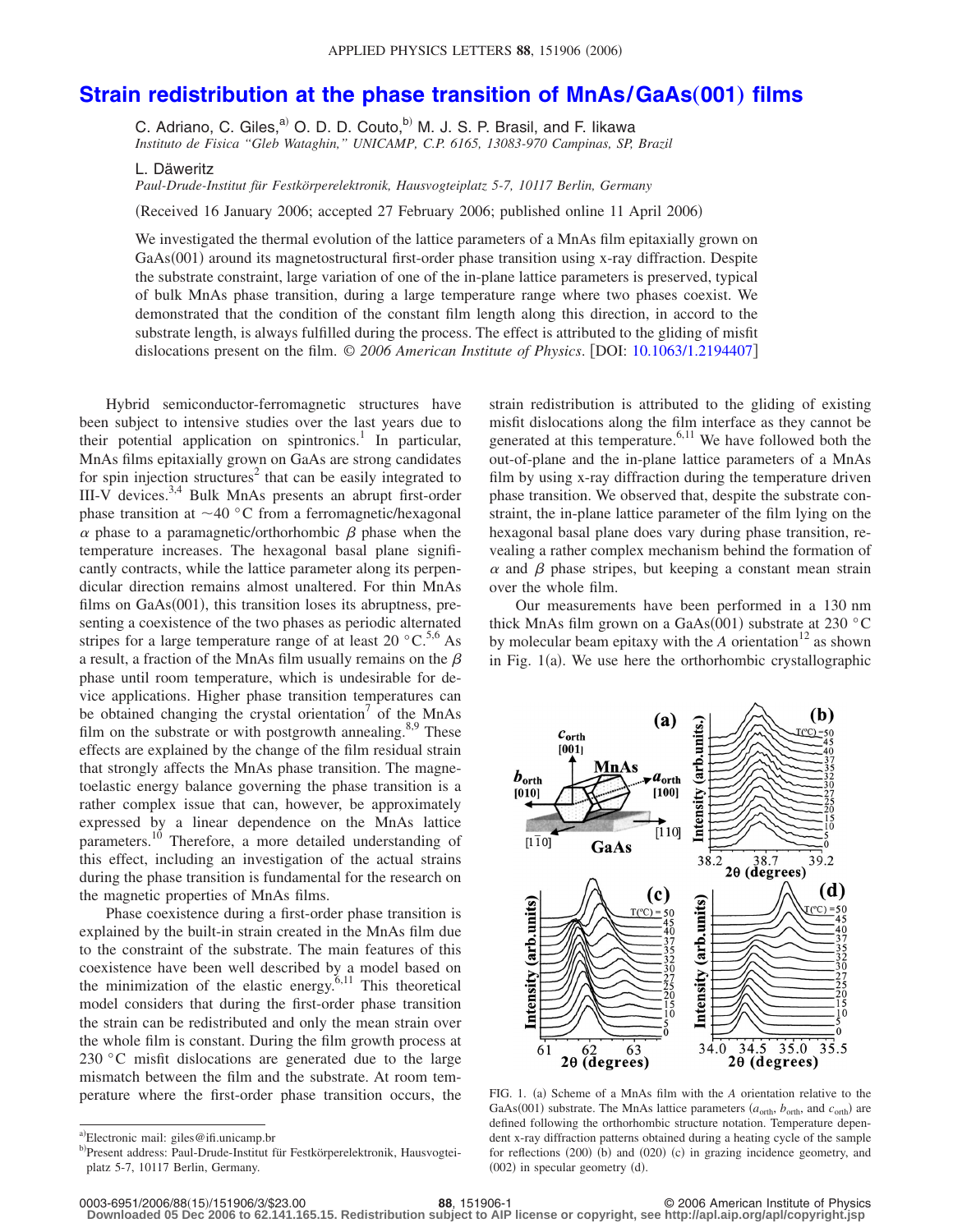

FIG. 2. Lattice parameters: (a)  $a_{\text{orth}}$ , (b)  $b_{\text{orth}}$ , and (c)  $c_{\text{orth}}$  as a function of temperature for  $\alpha$  and  $\beta$  phases of the film and bulk MnAs. The solid line in Figs. 2(a) and 2(b) corresponds to a straight line with an angular coefficient given by the GaAs thermal expansion coefficient. The star dots in Fig. 2(b) correspond to the values of the averaged lattice parameter  $\langle b_{\text{orth}} \rangle$  presented in the Fig.  $3(b)$ .

system for the MnAs film, which is more appropriate since the residual strain breaks off the hexagonal symmetry of the  $\alpha$  phase. The out-of-plane and in-plane lattice parameters were, respectively, determined by specular and grazing incidence x-ray diffraction measurements at the Brazilian National Synchrotron Light Laboratory (LNLS) using a monochromatic beam of  $6500$  eV.<sup>13</sup> The sample temperature was varied using a closed-cycle He cryostat. The experiments were performed during heating and cooling of the sample, since a thermal hysteresis has been observed in this system. $^{7,11}$  This effect is usually sample (thickness and preparation condition) dependent and in our case, we only observed a minor hysteresis that does not affect our main conclusions. Therefore, we only present the results for heating cycles.

Figures  $1(b) - 1(d)$  show the x-ray diffraction spectra obtained at different temperatures during a heating cycle, for different reflections. Both the  $(020)$  and the  $(002)$  reflections [Figs.  $1(c)$  and  $1(d)$ ] show two distinct peaks attributed to the different lattice parameters of the  $\alpha$  and  $\beta$  phases, which coexist for a large temperature range. The observation of two distinct out-of-plane lattice parameters for the unconstrained [001] direction is fully expected and has been intensively investigated before,  $6,7,11$  but it is rather surprising for the inplane lattice parameters in the [010] direction, which is constrained by the GaAs substrate. For the (200) reflection [Fig. 1(b)], we only observe a single peak, which is in agreement with the negligible change of the corresponding lattice parameter for bulk MnAs.

The temperature evolution of the lattice parameters: *a*orth, *b*orth, and *c*orth, obtained from our measurements are presented in Fig. 2. We also present the lattice parameter of bulk MnAs (dashed lines) and a solid straight line with an angular coefficient corresponding to the thermal expansion coefficient of the GaAs substrate, for the in-plane directions [Figs. 2(a) and 2(b)]. The MnAs unit cell is markedly elongated along the  $a_{\text{orth}}$ -axis relative to the bulk ( $\sim$ 1% strain). As mentioned above,  $a_{\text{orth}}$  assumes a single value for both phases, varying only weakly at the analyzed temperature



FIG. 3. (a) Fraction of the  $\alpha$  MnAs phase as a function of temperature obtained from the (020) and (002) reflections; (b) Temperature dependence of parameters  $b_{\text{orth}}^{\alpha}$  and  $b_{\text{orth}}^{\beta}$  weighted by the corresponding fraction of each phase and the resulting averaged value of  $b_{\text{orth}}$  for the film.

range and roughly following the thermal expansion of the GaAs (solid line), as expected for an in-plane lattice parameter constraint by the substrate. On the other hand, the outof-plane lattice parameter  $c_{\text{orth}}$  [in Fig. 2(c)] is slightly compressed as compared to the bulk. Otherwise, the general behavior of  $c_{\text{orth}}$  for the film is quite similar to the bulk, as expected for this unrestrained direction. For low temperatures when only the  $\alpha$  phase is present,  $c_{\text{orth}}$  shows a thermal contraction with a coefficient similar to that of bulk  $\alpha$  MnAs, while it expands with a coefficient similar to bulk  $\beta$  MnAs for temperatures larger than 40  $^{\circ}$ C, when only the  $\beta$  phase is present. During phase coexistence, two distinct lattice parameters corresponding to  $\alpha$  and  $\beta$  phases are observed with a relative difference similar to that observed for the bulk phase transition at 40 °C.

Even though  $b_{\text{orth}}$ , as well as  $a_{\text{orth}}$ , represents an in-plane lattice direction and should therefore be subjected to the GaAs substrate constraint, we observe two distinct values of  $b<sub>orth</sub>$ , corresponding to  $\alpha$  and  $\beta$  phases, and their relative difference is also similar to that observed for the bulk MnAs transition at 40 °C. Furthermore,  $b<sub>orth</sub>$  presents a large and unusual variation as a function of temperature, for both phases, including some persistence of the  $\alpha$  phase above 40 °C and of the  $\beta$  phase below 20 °C. The total variation of this lattice parameter when the film changes from a fully  $\alpha$ phase in  $0^{\circ}$ C to a fully  $\beta$  phase condition in 55 °C  $[b_{\text{orth}}(T=0 \text{ }^{\circ}C)-b_{\text{orth}}(T=55 \text{ }^{\circ}C)],$  approximately corresponds to the GaAs thermal expansion for this temperature interval (solid line). This result demonstrates that the film maintains the lateral dimension of the GaAs substrate beyond the edges of the phase transition. In order to analyze if this condition is also fulfilled during the phase transition, we have to consider the fraction of volume of each phase at a given temperature. Neglecting small differences of structure factors for equivalent reflections for each phase, these fractions are proportional to the integrated intensity of the corresponding x-ray peaks. We thus obtained the fraction  $F_{\alpha}$  of the  $\alpha$  phase versus temperature from the (020) and (002) reflections, which are presented in Fig.  $3(a)$ . We observe a

phases, varying only weakly at the analyzed temperature small discrepancy between  $F_{\alpha}$  obtained for those two reflec-<br>Downloaded 05 Dec 2006 to 62.141.165.15. Redistribution subject to AIP license or copyright, see htt